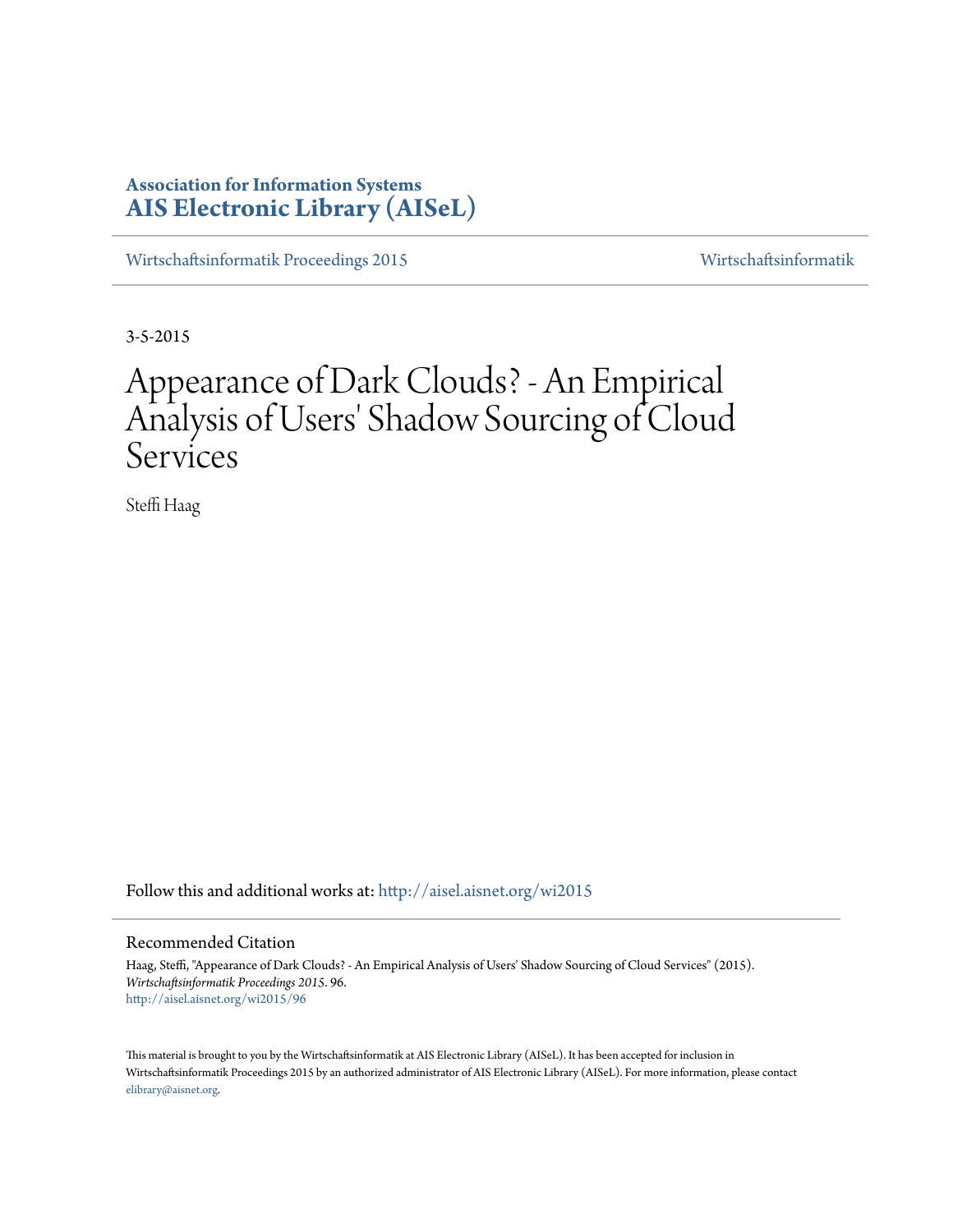# **Appearance of Dark Clouds? – An Empirical Analysis of Users' Shadow Sourcing of Cloud Services**

## Steffi Haag<sup>1</sup>

<sup>1</sup> Goethe University Frankfurt, Frankfurt, Germany haag@wiwi.uni-frankfurt.de

**Abstract.** Encouraged by recent practical observations of employees' usage of public cloud services for work tasks instead of mandatory internal support systems, this study investigates end users' utilitarian and normative motivators based on the theory of reasoned action. Partial least squares analyses of survey data comprising 71 computer end users at work, employed across various companies and industries, show that perceived benefits for job performance, social influences of the entire work environment, and employees' lack of identification with the organizational norms and values drive insiders to threaten the security of organizational IT assets.

**Keywords:** Shadow IT, shadow IT usage, cloud services, theory of reasoned action, social influence.

## **1 Introduction**

People and organizations increasingly want to benefit from easy, fast, flexible and ubiquitous web browser access to software, platform or infrastructure services from any device at low costs or even for free [1]. Hence, public cloud services promising these advantages [2] are in ever increasing demand and are increasingly available [1]. Examples of such cloud services include Dropbox' storage and file sharing service or Evernote's note-taking application. However, a challenge that occurs is that by taking advantage of the conveniences and benefits these services offer in employees' work lives, public cloud services from third party providers are used independently of the IT department and thus, generally, without the approval of the organization [2–5]. A recent practitioner survey found that more than 80 percent of the respondents representing 600 IT and business personnel sourced non-approved public cloud services at work amounting to 35 percent of the total cloud solutions used per firm [5].

From the employees' perspective, such an unauthorized, bottom-up adoption and use of public cloud services in the workplace might enhance their own job performance and compensate for potential limitations of available enterprise information technology (IT) or for the relatively slow responsiveness of the IT team [2, 4–6]. However, organizational knowledge in the form of sensitive company data and documents are transferred by such usage to third parties outside safe company walls and thus are volitionally exposed to incalculable risks [2, 4, 6, 7]. That is why current

<sup>12&</sup>lt;sup>th</sup> International Conference on Wirtschaftsinformatik,

March 4-6 2015, Osnabrück, Germany

Haag, S. (2015): Appearance of Dark Clouds? - An Empirical Analysis of Users' Shadow Sourcing of Cloud Services, in: Thomas. O.; Teuteberg, F. (Hrsg.): Proceedings der 12. Internationalen Tagung Wirtschaftsinformatik (WI 2015), Osnabrück, S. 1438-1452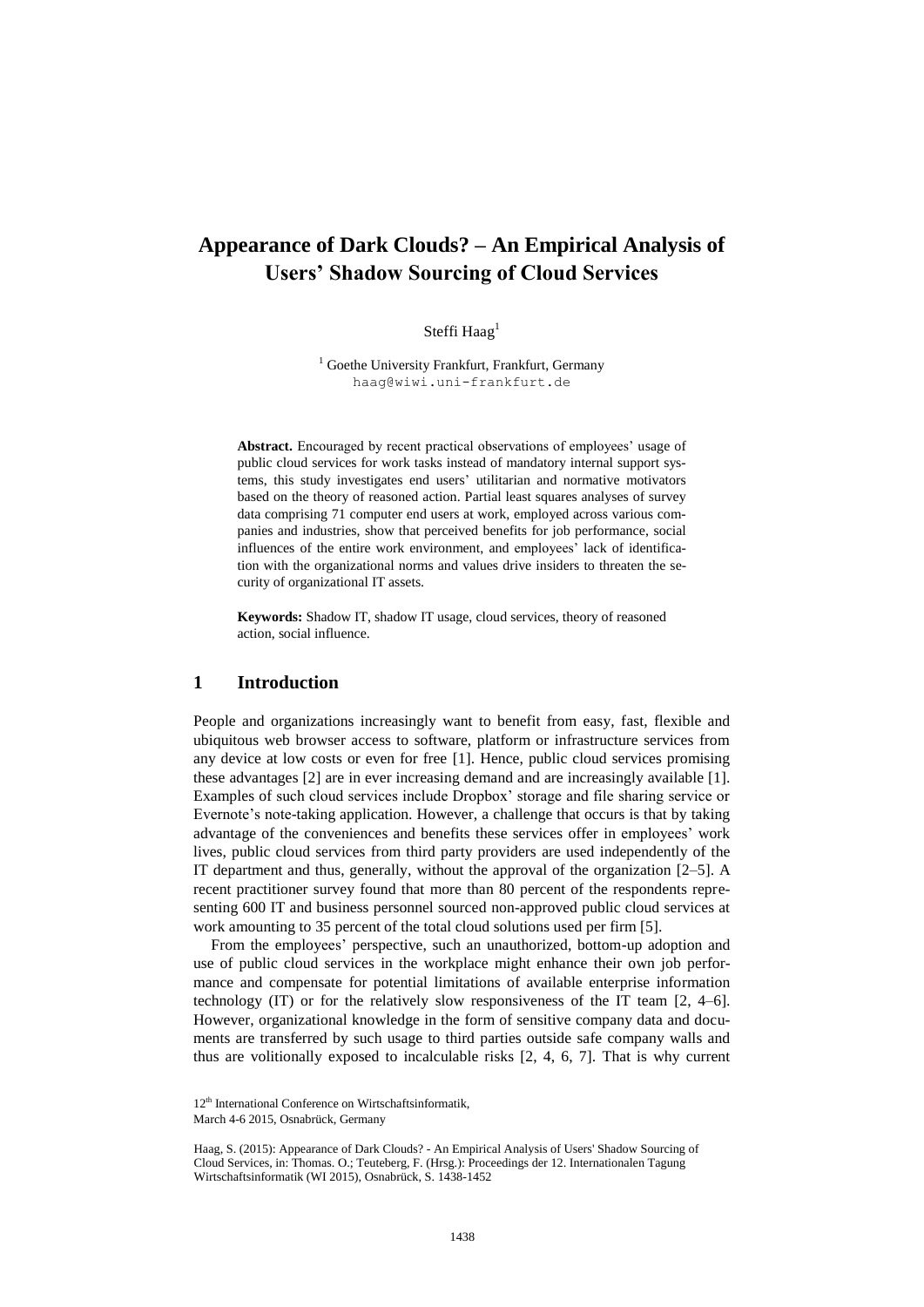practitioners who are responsible for the management, control and security of all information systems (IS), technologies and data within firms increasingly worry about the emerging phenomenon of the unapproved, 'dark' public cloud usage [2, 4–6] known as *shadow sourcing* of cloud services [3, 6].

IS security research has identified internal threats to organizational IS security as one of the biggest concerns for IT executives and mangers [8, 9]. In particular, employees' non-malicious but deviant behaviors are challenging and cannot be combatted merely by enhancing awareness of information security policies [10, 11]. Nevertheless, there is still scant literature within the behavioral IS security domain that generally focuses on deliberate end user security behavior that is not primarily aimed at harming the organization [8, 9, 12]. This distinct characteristic is also assumed for the unapproved, personal adoption and usage of public cloud services [2, 6], an important topic currently not addressed, but recommended for future investigations in cloud service literature [2].

Therefore, this research paper aims at analyzing utilitarian and normative factors that motivate employees' shadow sourcing of cloud services in the workplace, and does so by adopting and extending the theory of reasoned action (TRA) [13, 14]. In particular, we focus on the social dimensions in order to derive valuable and effective measures and strategies for IS management beyond the establishment and awareness of respective policies. Hence, our research question is:

*What factors enable and inhibit employees' shadow sourcing of cloud services?*

The rest of the paper is structured as follows: In the next section we introduce the phenomenon of shadow sourcing of cloud services by reviewing related work in the fields of shadow IT and behavioral IS security. Then, in section 3, our use of the TRA as the basis for our research model and respective hypotheses are presented, while section 4 explains our research methodology regarding data collection and analysis. We end the paper with a discussion of the study's implications for theory and practice, its limitations and potential future research directions.

## **2 Research Background**

#### **2.1 Shadow Sourcing as Individual Shadow IT Usage**

The phenomenon of employees' unauthorized sourcing of public cloud services without the knowledge and approval of the IT department represents a sub-category of shadow IT [2, 6, 15]. Based on the lack of IS literature on this topic up to now, Haag and Eckhardt [15] defined individual shadow IT usage as 'the voluntary usage of any IT resource violating injunctive IT norms at the workplace as reaction to perceived situational constraints with the intent to enhance the work performance, but not to harm the organization' [15, p.4]. They further emphasized that using shadow IT also includes on-demand services that either employees or functional managers adopt to improve their job efficiency by replacing or completing deficient IT systems provided by the firm. In doing so, they intentionally risk harming the enterprise's IS and data security and often violate organizational IT policies [6, 15–17]. Social interactions with the immediate work environment are likely to stimulate this carelessness [6, 15].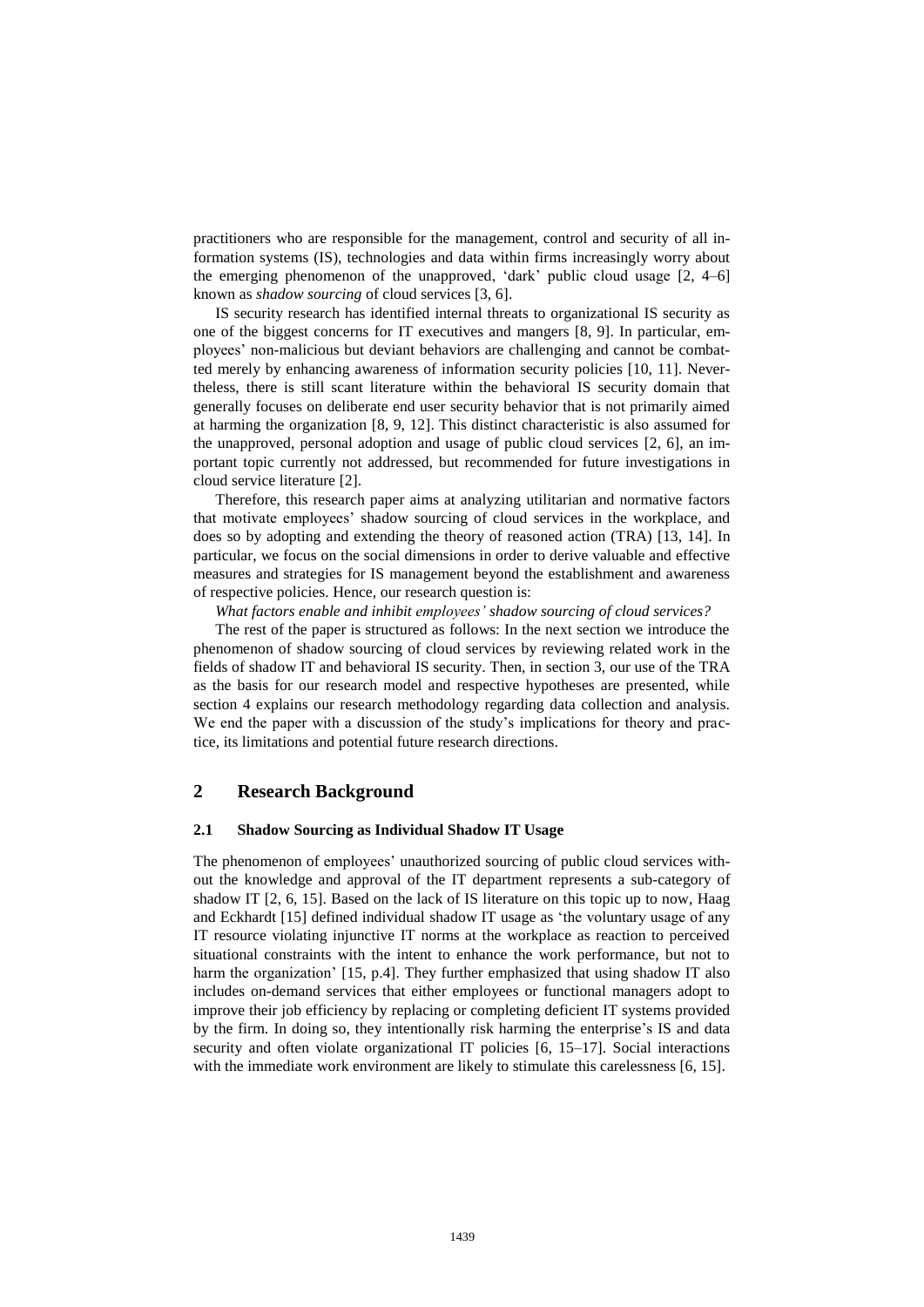In this study, we focus on the emerging shadow IT artifact of public cloud services representing a specific type of cloud infrastructure provided outside company walls by external third parties and available to everyone [2]. We argue that compared to other shadow IT such as the self-development of spreadsheets, non tech-savvy employees may also be able to use unapproved public cloud services simply accessible via a web browser. However, those users might be less knowledgeable about, and hence less aware of, the potential risks to organizational IT assets [6]. Instead, they may increasingly value perceived advantages such as fast and easy deployment. At the same time, the risk exposures of third party cloud services hosting sensitive company data in multitenant infrastructures should vary from on-premise systems illegitimately installed and running on computers within the company [2]. Hence, the effect strengths of existing drivers and barriers in individuals' decision process to use shadow IT should be changed when it comes to unapproved public cloud services and new motivators might play a role. Consequently, we expect influencing factors for shadow sourcing of cloud services to be different from those for other, non-cloud shadow IT.

By applying the shadow IT concept to our cloud service context, we define shadow sourcing of cloud services as *employee's voluntary, intentional usage of public cloud services in the workplace via any personal or company device instead of the use of organizational information systems or services that are mandatory*. Note that with this definition, our study focuses on shadow cloud services that substitute mandated IT and services. This pragmatic solution enables us to more easily recognize the shadow act.

Among the small number of existing articles about shadow IT only two of them focus on the sub-category of cloud services. Zainuddin [7] develops a conceptual model of organizational conditions that promote business managers' stealth adoption of SaaS. Haag and Eckhardt [6] concentrate on the impact of various bring your own cloud (BYOC) policies on employees' security risk perceptions in order to derive management approaches that successfully reduce shadow sourcing of cloud services in an organization.

Most of the remaining contributions that study shadow IT generally discuss various business strategies for effectively managing the issue [e.g., 16-18] from the organizational perspective. At the individual level, however, we have identified little research that addresses users' shadow IT behavior either conceptually [15] or in a broader sense within the settings of workarounds [19] or IT consumerization [e.g. 20]. However, these articles do not sufficiently account for intentional IS security violation by shadow IT users since they also embrace approved behavior for IT usage.

#### **2.2 Shadow Sourcing as Insider Threat to IS Security**

According to the extended IS security threat vector taxonomy [8, 21], shadow sourcing of cloud services is an internal human source of threat to IS security through the volitional, but non-malicious, intention of IS policy violation [2, 6]. In line with our definition outlined in section 2.1, potential perpetrators act independently and deploy non-approved cloud services with the intention of benefitting themselves by doing a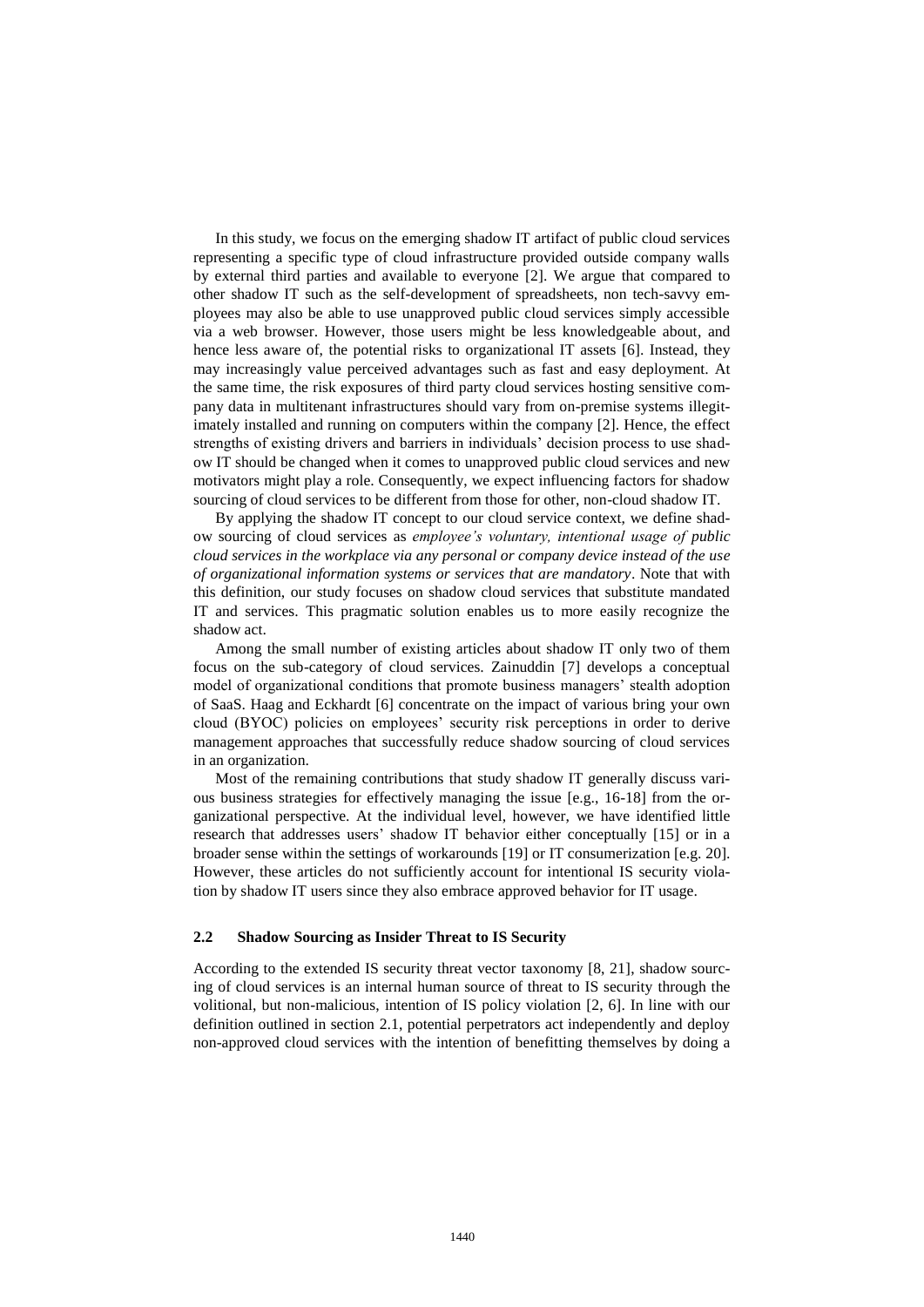better job. Still, no malicious motivation to harm an organization's digital assets, as in the case of data theft or corruption, should be prevalent.

Note, however, that shadow sourcing of cloud services is different in two relevant facets from information security policy violations that cover the complete continuum of accidental, volitional or malicious security threatening end user behaviors the extant empirical work within the IS security discipline has so far dealt with [8, 11]. First, shadow sourcing of cloud services frequently, but not necessarily, implies the explicit violation of formal security policies. Initial theoretical and practical discussions show that due to the novelty of the topic, many organizations do not have any policy in place about proper cloud service usage [5, 6]. Therefore, the distinct deviant characteristic in this study is based on the mandatoriness of the enterprise system that employees bypass by instead sourcing public cloud services. Second, the present behavioral literature on IS security clearly takes into account the destructive consequences of intentional acts, while potential functional outcomes of security-violating behavior for the organization are disregarded. Consequently, shadow sourcing of cloud services represents a new, but highly relevant, issue for both IS security theory and practice [6].

The existing theoretical work in this research stream, especially in the area of noncompliance with security policies, may still provide valuable insights for our study. However, although very challenging to manage in practice [11], the prevailing literature in this sub-field is scant. Among the few identified studies, Siponen and Vance [25] analyze and highlight the importance of neutralization for the justification of employees' rule-breaking actions, which in turn decreases the impact of formal and informal deterrent sanctions. Confirming and extending those results, Barlow et al. [23] show that organizations' communication focusing on the reduction in end users' rationalization of security policy violations is as effective as their emphasis on potential sanctions. Hu et al. [24] examine the security misconduct behavior of Chinese employees building on multiple theories about deterrence, rational choice and social control. The findings emphasize the dominance of users' positive over negative outcome beliefs and question the success of deterrence measures. Finally, Guo et al. [12] investigate antecedents that motivate employees to violate corporate security without malicious intent by adapting the composite behavioral model of Eagly and Chaiken [25]. Significant predictors found here are users' perceived identity match, two utilitarian outcomes including relative benefits for the job performance and security risk perceptions, as well as the most relevant impact of subjectively perceived workgroup norms comprising coworkers' and supervisors' thoughts.

To summarize our background section, we can identify three gaps in the current management and IS literature that motivate our research. First, there are hardly any investigations that explicitly deal with the influencing factors of employees' shadow IT usage behavior at the individual level in general, and with the sharp but distinct focus on public cloud services in particular [7, 15]. Second, personnel shadow sourcing of cloud services represents a specific IS security-threating behavior that is found to be relevant and challenging to tackle in both IS security theory and practice [8, 11, 12]. And third, the extant work in the field of shadow IT and IS security suggests combining utilitarian forces and, in particular, social influences as potential anteced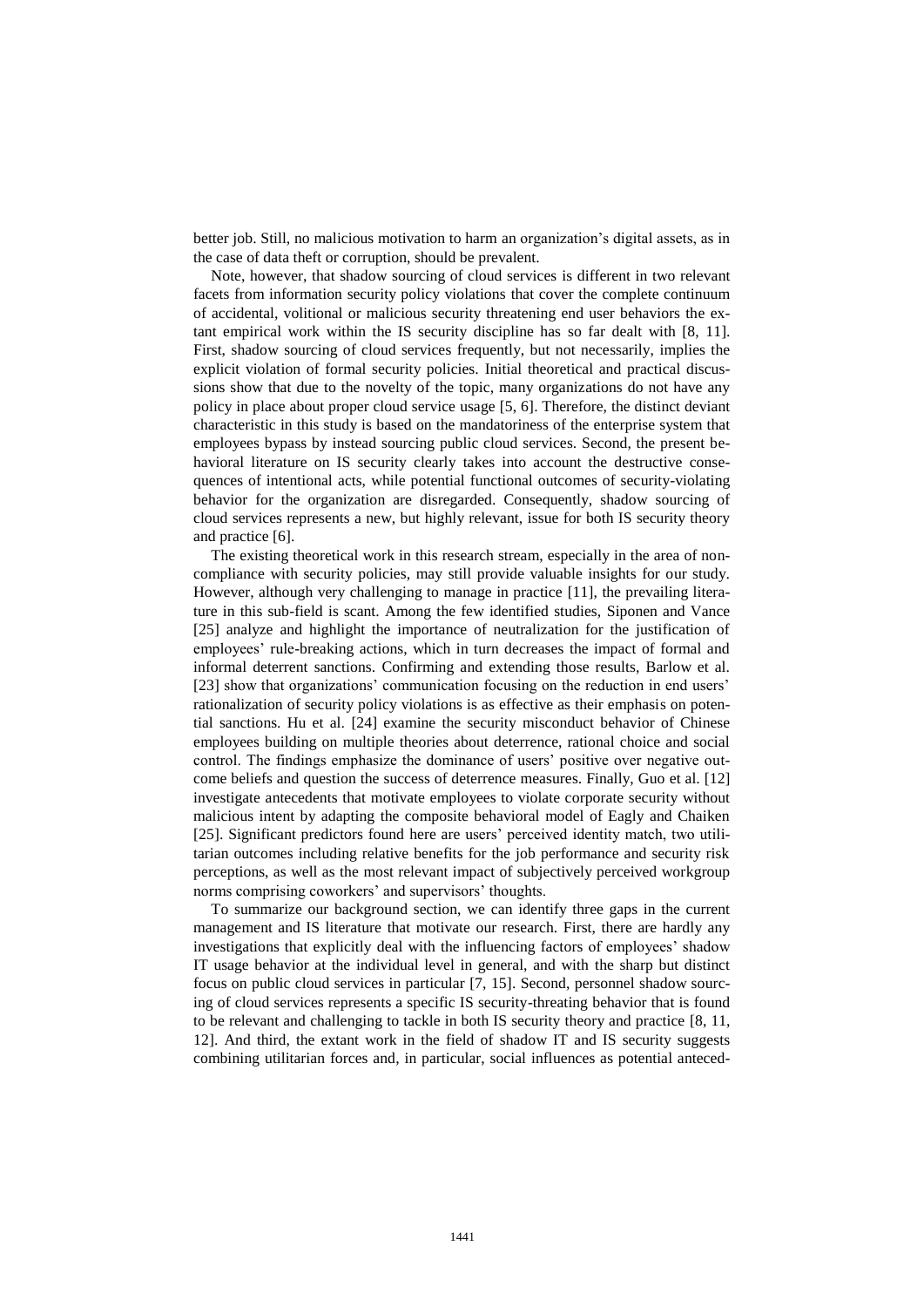ents of user deviant behavior [e.g., 6, 12]. One well-known concept that allows the integration of both of those facets is Ajzen and Fishbein's [13, 14] TRA. In the following section, we therefore present it as the theory underlying our research model.

## **3 Research Model and Hypotheses**

Defining shadow sourcing of cloud services as an intentional act induced us to primarily build our research on the theory of reasoned action [13, 14], because the central factor that captures all motivational forces in the model is the individual's intention to perform a given behavior. A person with a positive intention is supposed to succeed and proceed in doing the action. Moreover, two motivational antecedents that collectively form and predict the concept of intention are assumed: First, an individual's attitude resulting from the evaluation of favorable versus unfavorable behavioral consequences and second, social influences due to normative beliefs about the approval or disapproval of the behavior by "important others" [13, 14].

By adding a third dimension, users' perceived (rather than actual) behavioral control, to the model, the theory of planned behavior [26] significantly extends the TRA [26, 27]. However, as by our definition shadow users of cloud services have confidence in their ability to perform the deviant act and do it on their own volition, perceived behavioral control should not increase our model's predictive power. Hence, we do not consider the construct in our study to be in line with suggestions in prior related research [28, 29].

The theorized relationships in Fishbein and Ajzen's model were found to be successful within contexts of misbehavior in personal [30] and work life [31] as well as within settings of improper IT conduct, such as computer misuse [29, 32, 33] and software piracy [34]. Since they were also effectively applied in the compliance literature of behavioral IS security research [e.g., 35-37], we find the TRA to be appropriate in our research context.

Consequently, using the TRA and additional theoretical ideas discussed below, our research model posits that employees' intentions to engage in shadow sourcing of cloud services determine the actual behavior and are in turn determined by utilitarian assessments between perceived relative advantages and security risks as well as by normative influences of the entire personal work environment. To also capture the match between these organizational norms and values and those of the individual, we add the employees' abstract relationship with the firm represented by their organizational identification. Moreover, for reasons of nomological validity [38], we include users' intention to use public cloud services (CS intention) and their actual usage behavior (CS usage). Finally, we control for individual characteristics and organizational context variables comprising of age, gender, position, departmental affiliation, and industry, because prior related studies found some relevant effects [e.g., 39-41]. Figure 1 summarizes our research model, whose relevant paths that are not yet well established in the literature are hypothesized in the remainder of this section.

The key relation of the TRA and a shared assumption across most behavioral models in related research streams of workplace deviance, IS security or technology usage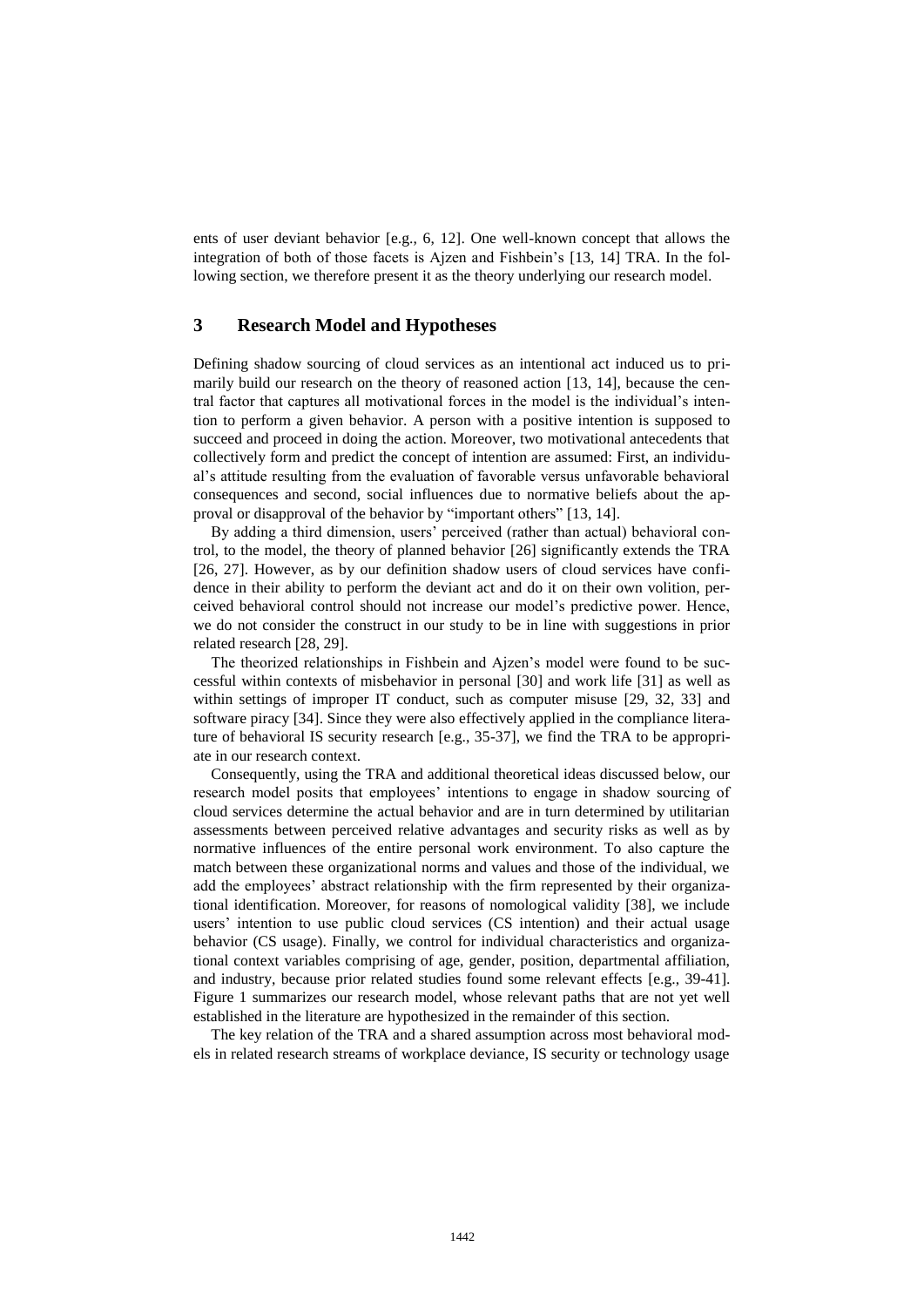[e.g., 11, 31, 42] is that future behavioral intentions are assumed to directly transfer into actual realizations of the behavior as intention represents the effort people are eager to exert. Within our research context, we likewise argue that people with high motivations to use shadow cloud services (SCS) instead of a mandatory system in future (SCS intention) will more likely engage in the behavior of shadow sourcing of cloud services (SCS usage), and thus:

**H1:** *The higher the shadow sourcing intention, the higher the shadow sourcing behavior.*

Previous empirical articles on shadow IT as well as practitioner surveys show that employees primarily engage in shadow sourcing of cloud services in order to efficiently perform their tasks at work [e.g., 5, 15–17]. Consequently, deviant users should think that with the help of the public cloud solution they will finish the task easily, more quickly and ultimately with a better work performance compared to using the systems that are provided and mandated by the firm. In the TRA, those perceived benefits represent anticipated favorable consequences resulting from the action and thus behavioral beliefs that are supposed to positively contribute to individuals' attitude formation. As the more efficient accomplishment of one's job is desirable, users favor the behavior leading to that outcome and develop a higher intention to perform the act in future [26]. This means that to the degree that employees perceive the public cloud solution as being better than the mandated system to perform their jobs, defined here as perceived relative advantage (RA), they are more likely to use these cloud services instead of the mandatory system. Hence, in line with prior technology and security research [e.g., 12, 43, 44], we hypothesize:

**H2:** *The higher the perceived relative advantage, the higher the shadow sourcing intention.*

By contrast, one unfavorable consequence resulting from the shadow usage of cloud services is the potential risk to the digital assets of the firm, for instance, by storing sensitive corporate data anywhere in a multitenant cloud infrastructure. Therefore, by applying employee's perceived security risk (SR) as the personal perception that the usage of public cloud services in the workplace will harm the enterprise IS security [6], we adopt a negative attitudinal factor in users' utilitarian outcome evaluation of the shadow cloud usage behavior [6]. According to the TRA, adverse attitudes inhibit behavioral intents [13, 14]. Consequently, we posit a negative impact of employee's perceived security risk on the shadow cloud sourcing intention. If users perceive a higher (lower) security risk, they will have less (more) intention to engage in the act. Consistent risk assumptions have been met in established IS literature [e.g., 12, 45–47]. To sum up, we hypothesize:

**H3:** *The lower the perceived security risk, the higher the shadow sourcing intention.*

According to the social psychology of human behavior, social norms influence individual's performance by indicating what constitutes appropriate group behavior, where neither formal nor informal sanctions are expected [e.g., 49-51]. Therefore, within the boundaries of the firm, the entire work environment should exhibit normative pressures on employees' judgments concerning appropriate IT conduct at work [52]. In support of this reasoning and in line with the TRA, the existing approaches in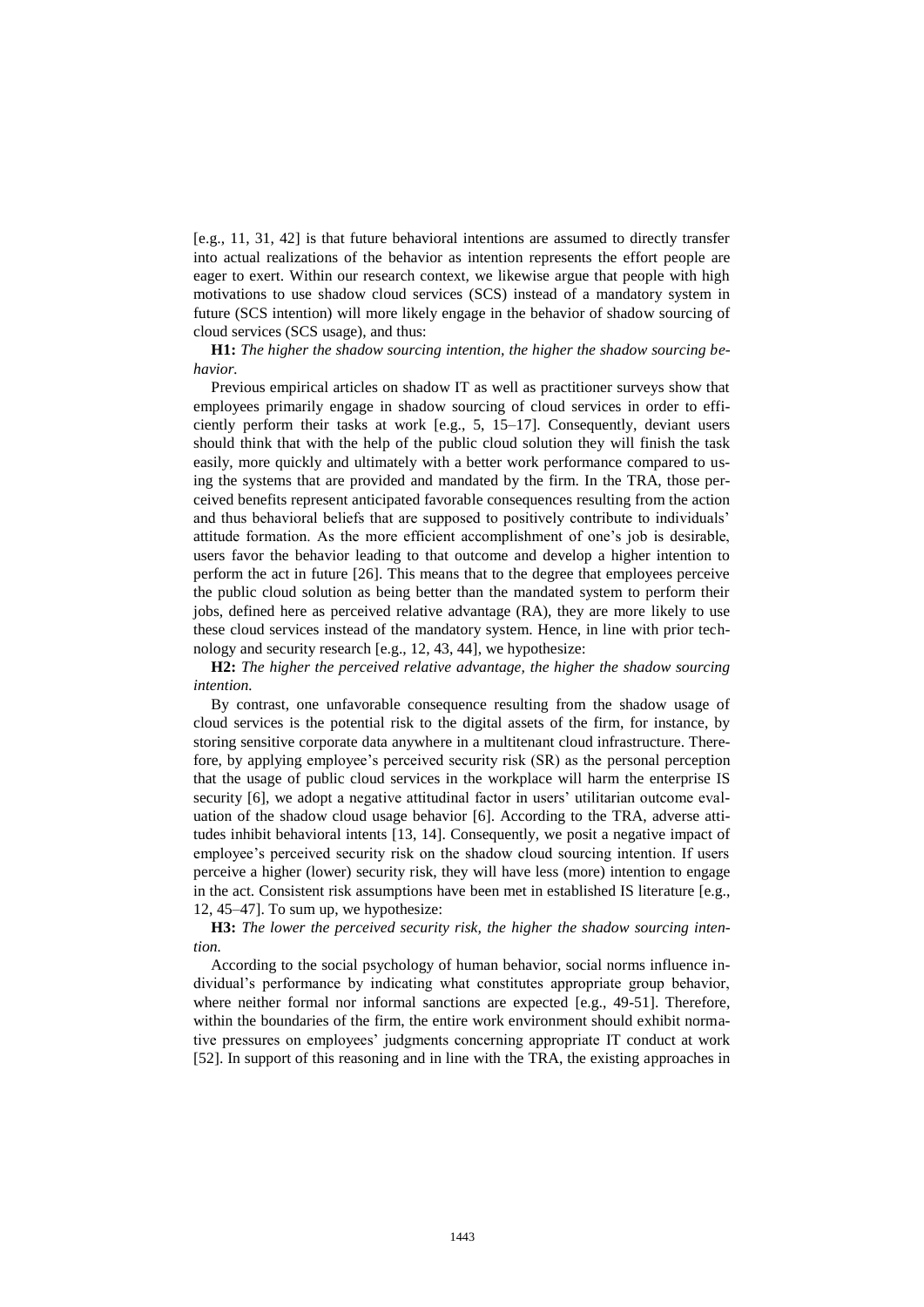organizational misbehavior and IS security research found significant relationships between employees' actions and their perceptions of the actual or expected behaviors of referent others observable in the work surroundings [e.g., 12, 36, 53]. Relevant referents of the work environment include coworkers [e.g., 12, 54], direct supervisors [e.g., 55-57], the IT and security department [6, 36], the top management [e.g., 36, 58] as well as the external organizational environment [59].

In our model, we consider and integrate the influences of all these relevant work colleagues distributed across vertical, horizontal, functional, and interorganizational stages of the firm. Moreover, besides observable behavior and implicit perceptions, we add active recommendations in the measurement of work norms as suggested in the IS success and technology adoption research [52, 60]. The social information processing theory of Salancik and Pfeffer [61] supports this approach by discussing overt statements as the most salient channel affecting employees' behavior and attitudes alike.

Applying the above listed conceptual discussions to our study, we define perceived work norms (WN) as the extent to which relevant people in the work environment, including coworkers (CO), the supervisor (SU), the IT department (IT), the top management (TM) and employees of other organizations within the same industry (IND), think to use, recommend to use, and actually use public cloud services in the workplace. We argue that work-related normative influences in the sense of observable public cloud usage behavior, explicit recommendations to use public cloud services and implicit referent signals regarding public cloud services, will ease users' beliefs about potential negative reactions from others in the social work environment as a response to the usage of public cloud services instead of the internal mandatory systems. Consequently, employees will be more inclined and motivated to shadow source cloud services for their work tasks. Thus, we hypothesize:

**H4:** *The higher perceived work norms to use public cloud services, the higher the shadow sourcing intention.*

Besides norms about proper IT conduct at work, we conclude by analyzing technology-independent norms of the individual to gain a broad and compact picture of the normative social influences. For this purpose, we capture employees' organizational identification (OI) representing their perception of belonging to the company as acknowledged members and the emotional value they devote to this membership [62]. Research on social identity theorizes that employees who identify to a large extent with their firm demonstrate a more loyal attitude, and thus a more conformist behavior, to organizational objectives, norms and values [62, 63]. Studies in the technology acceptance and IS security research streams found that the impact of social influences in the form of other peoples' thoughts and stated firm policies is dependent on the mandatoriness of the behavior in focus [43, 64]. Accordingly, employees tend to comply more readily with organizational norms that are explicitly or implicitly reflected in rules, policies, procedures or work routines, if management makes the respective compliance-demanding behavior obligatory.

In our study, we defined shadow sourcing of cloud services as a behavior that is non-compliant with the mandatory usage of enterprise systems provided to do the job. Applying the above stated theoretical reasoning, we argue that employees perceiving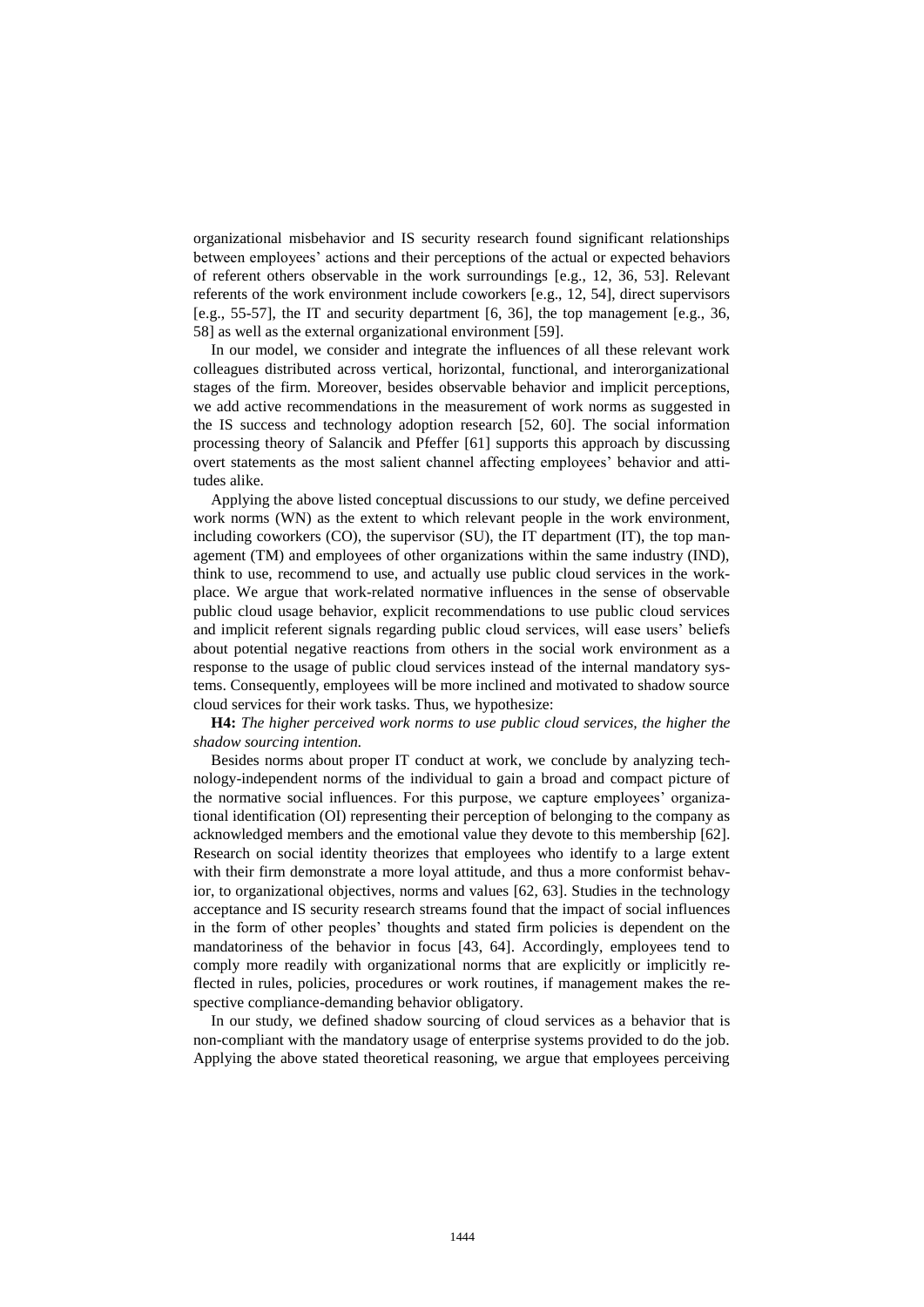a strong unity with their firm exhibit a higher level of compliance with the organizational norms demanding that mandatory enterprise IT/IS are used. Thus they will be less likely to be motivated to engage in shadow sourcing of cloud services, which leads us to our final hypothesis:

**H5:** *The lower the organizational identification, the higher the shadow sourcing intention.*

## **4 Research Methodology**

#### **4.1 Data Collection**

 $\overline{a}$ 

To empirically test our hypotheses, we invited around 300 workers, customers and newsletter recipients of a German IT consulting firm to take part in our online survey. The addressees represent full or part time employees from differing firms across various industries, which all use computers in the workplace.

Regarding observable phenomena, single-item measures in the questionnaire are clearly appropriate for ensuring higher response rates [65]. Hence, as to the behaviorrelated items, we referred to Igbaria et al. [66] and Moores and Chang [28] and adjusted the two indicators to capture the frequency of public CS usage in the workplace. In order to ensure respondents' recognition while minimizing social desirable responses, we further followed the guidelines of Siponen and Vance [11] in developing a concrete single-item SCS usage scale, which accurately specified the relevant boundaries of the behavior, especially the mandatoriness based on our definition. Thus we asked for a response to the following statement, "I use public cloud services at the workplace instead of a mandatory system", which had to be rated on a 5-point-Likert scale from 'strongly agree' to 'strongly disagree'.

The 5-point scale was also applied to all latent constructs each measured with three items<sup>1</sup> adapted from well-established constructs in prior IS literature to ensure high predictive and content validity. More specifically, CS intention (e.g. "If I had the opportunity, I would use public cloud services at the workplace") and SCS intention (e.g. "I may use public cloud services at the workplace instead of a mandatory system in future") are based on Beck and Ajzen [30], RA on Moore and Benbasat [44] (e.g. "Using public cloud services at the workplace helps to improve my job performance"), SR on Guo et al. [12] (e.g. "Using public cloud services at the workplace can cause damages to computer security"), OI on Smidts et al. [62] (e.g. "I feel strong ties with my organization"), and each referent group's influence reflecting the WN construct on Eckhardt et al. [52], for instance for CO "My coworkers think that I should/recommend me to/use public cloud services in the workplace."

We further operationalized WN as a reflective first-order, reflective second-order construct [67], because as our literature review shows social work-related norms are reflected in the behavior, statements and signals of referents across various (inter-) firm levels that each cover a distinctive facet of the theoretical WN concept and are

 $<sup>1</sup>$  Due to space limitations, the complete operationalization of all latent constructs and the respective refer-</sup> ences are not included here but can be requested from the authors.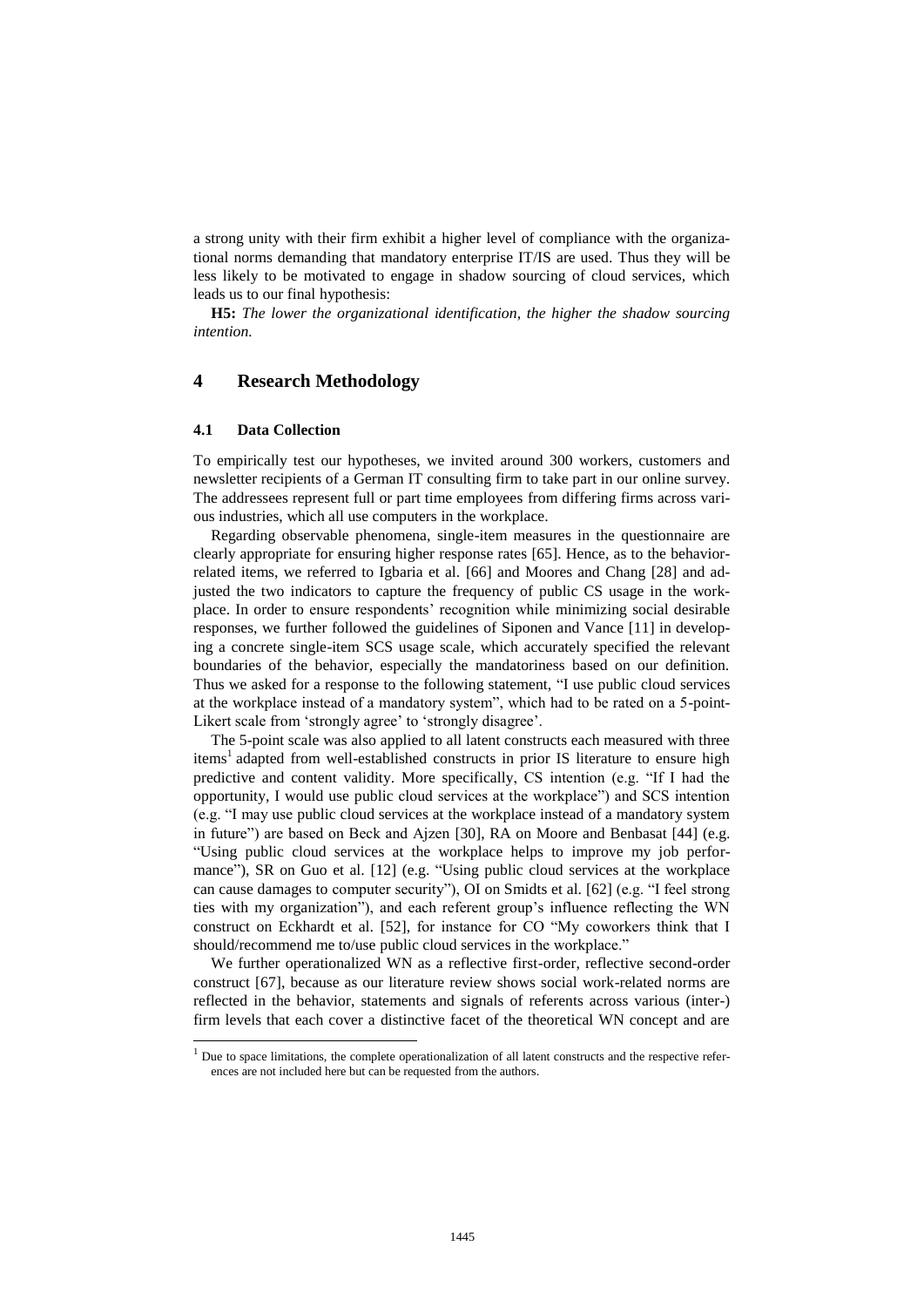expected to covary. Likewise, all measurement items reflect manifestations of the respective referent sub-norm. The multidimensional measurement allows us to more specifically analyze the impact of the social work environment [67], which related research identified as one of the most significant motivators (see section 2).

Altogether, we received 80 responses yielding 71 complete data sets in our final sample after the deletion of missing values. Table 1 depicts the demographical distribution. 29.58% of the respondents work in the IT industry, 25.35% in the professional and scientific activities trade, 12.68% in the public administration, and 4.23% each in the construction, education and finance sector.

| <b>Gender</b> |        | <b>Position</b>                                  |        | <b>Department</b> |        |                           |        |  |  |
|---------------|--------|--------------------------------------------------|--------|-------------------|--------|---------------------------|--------|--|--|
| men           | 61.97% | apprentice                                       | 5.63%  | accounting        | 4.23%  | management                | 4.23%  |  |  |
| women         | 38.03% | trainee                                          | 12.68% | administration    | 12.68% | marketing                 | 7.04%  |  |  |
| Age           |        | graduate                                         | 14.08% | controlling       | 2.82%  | procurement               | 1.41%  |  |  |
| $<$ 25        | 69.01% | young professional                               | 30.99% | distribution      | 4.23%  | production                | 5.63%  |  |  |
| $25 - 34$     | 14.08% | professional<br>$(55 \text{ yrs. } \text{exp.})$ | 25.35% | finance           | 1.41%  | research &<br>development | 7.04%  |  |  |
| 35-44         | 12.68% | general manager                                  | 4.23%  | human resources   | 1.41%  | sales                     | 1.41%  |  |  |
| $45 - 54$     | 4.23%  | freelancer                                       | 2.82%  | <b>IT</b>         | 21.13% | other                     | 21.13% |  |  |
|               |        | other                                            | 4.23%  | logistics         | 4.23%  |                           |        |  |  |

**Table 1.** Demographics of 71 respondents

#### **4.2 Data Analysis**

To test our hypothesized relationships we estimate a partial least squares (PLS)-based structural equation model with SmartPLS 2.0.M3 [68]. The PLS method is selected because our model contains, for instance, risk variables that generate skewed rather than normally distributions required by other methods [65]. As all items are reflective, we first check for internal consistency, reliability, and validity in our measurement models.

|                         | <b>Construct</b>    | <b>Loadings</b> | $\alpha$  | CR                  | <b>AVE</b> | 1       | $\mathbf{2}$ | 3         | 4       | 5       | 6       | 7            | 8 |
|-------------------------|---------------------|-----------------|-----------|---------------------|------------|---------|--------------|-----------|---------|---------|---------|--------------|---|
| $\mathbf{1}$            | CS usage            | 0.859;0.928     | 0.755     | 0.888               | 0.799      | 0.89    |              |           |         |         |         |              |   |
| $\overline{2}$          | $CS$ inten-<br>tion | 0.850-0.900     |           | $0.844 \cdot 0.906$ | 0.762      | 0.63    | 0.87         |           |         |         |         |              |   |
|                         | 3 SCS usage         | 1.000           | <b>SI</b> | <b>SI</b>           | SI         | 0.31    | 0.53         | <b>SI</b> |         |         |         |              |   |
| $\overline{\mathbf{4}}$ | SCS inten-<br>tion  | 0.744-0.887     |           | $0.793 \ 0.875$     | 0.702      | 0.42    | 0.53         | 0.61      | 0.84    |         |         |              |   |
| $\overline{5}$          | O <sub>I</sub>      | $0.404*-0.917$  | 0.807     | 0.909               | 0.834      | $-0.12$ | 0.03         | $-0.07$   | $-0.24$ | 0.91    |         |              |   |
| 6                       | RA                  | 0.928-0.945     |           | $0.930 \cdot 0.956$ | 0.878      | 0.58    | 0.76         | 0.45      | 0.49    | 0.11    | 0.94    |              |   |
| $\overline{7}$          | <b>SR</b>           | 0.798-0.894     | 0.831     | 0.894               | 0.738      | $-0.13$ | $-0.51$      | $-0.17$   | $-0.15$ | $-0.10$ | $-0.37$ | 0.86         |   |
| 8                       | WN                  | 0.726-0.946     | 0.977     | 0.980               | 0.763      | 0.69    | 0.65         | 0.38      | 0.42    | 0.03    | 0.56    | $-0.28$ 0.87 |   |

**Table 2.** Measurement model evaluation criteria

(\*=deleted from analyses; SI=single item)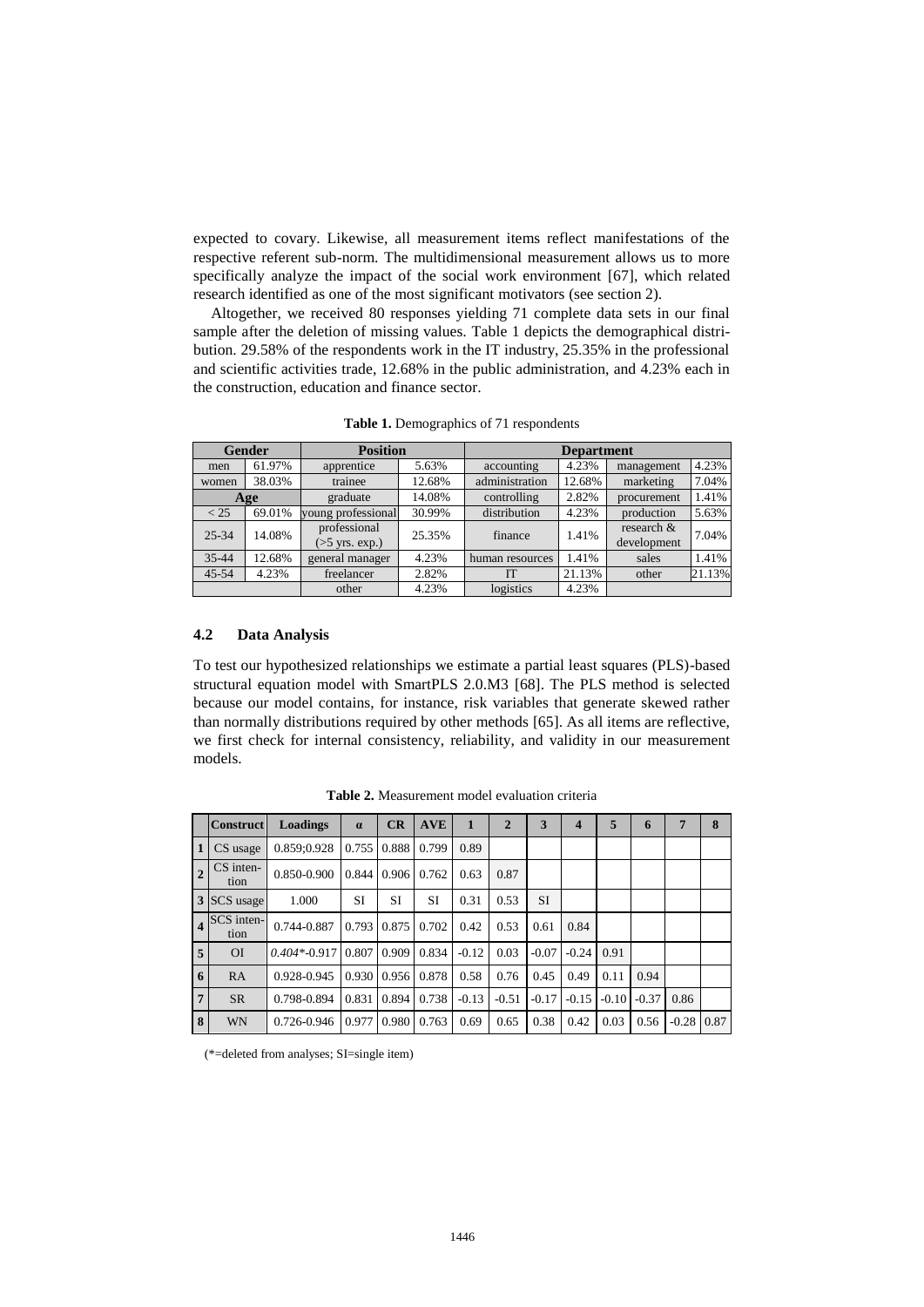Table 2 and 3 show that except for OI-3 ("I am sufficiently acknowledged in my organization"), which we thus deleted from subsequent analyses, all indicator loadings, Cronbach's alphas  $(\alpha)$  and composite reliabilities (CR) exceed the threshold value of 0.708 and thus, prove the reliability of the items [65]. At construct level, each average variance extracted (AVE) above 0.5 ensures convergence validity, while AVEs' square roots (shown on diagonal in Table 2) that are greater than the highest correlation with any other construct, guarantee discriminant validity [69]. Thus, our measures are valid and since all VIF values are below 5.0, there are no collinearity



Fig. 1. Research model of individuals' shadow sourcing of cloud services

Next, results of the structural model test with 5,000 bootstrap runs [65] are presented in Figure 1. Apart from the insignificant effect of perceived security risk on shadow sourcing intention (H3), we could confirm all hypotheses. RA represents the comparatively most important driver and contributes moderately  $(f_{RA}^2=0.159)$  to users' shadow sourcing intention of cloud services. Likewise, OI displays a rather medium  $f_{\text{OI}}^2$  value of 0.124. The  $f^2$  effect sizes of the other two exogenous latent variables are rather small ( $f_{\text{WN}}^2$ =0.050;  $f_{\text{SR}}^2$ =0.002) [65]. In total, as to the coefficient of correlation  $(R^2)$ , our utilitarian and normative factors explain 35.4% of the variance in employees' shadow sourcing intention and together with the controls  $(R^2_{\text{Controls}}=9.5\%)$ 41.6% of the shadow sourcing variance.  $Q^2$  values of  $Q^2$ <sub>SCSintention</sub>=19.4% and  $Q_{SCSusage}^2$ =42.3% indicate that the model has medium and large predictive relevance for both constructs, respectively [65].

Finally, we take a more detailed look at the multidimensional construct representing work-related social influences. Supervisor's influences, followed by those of coworkers, are the largest manifestations of WN, which accounts for much more than 50% of each lower-order scale's variance. Comparing the item means of the firstorder constructs (Table 3), we see that public cloud service usage behaviors of work referents are most likely to observe, while public cloud services are relatively least likely recommended. Furthermore, employees working in other firms within the same industry display the most inclined view of public cloud services, though their social influences are the least correlated.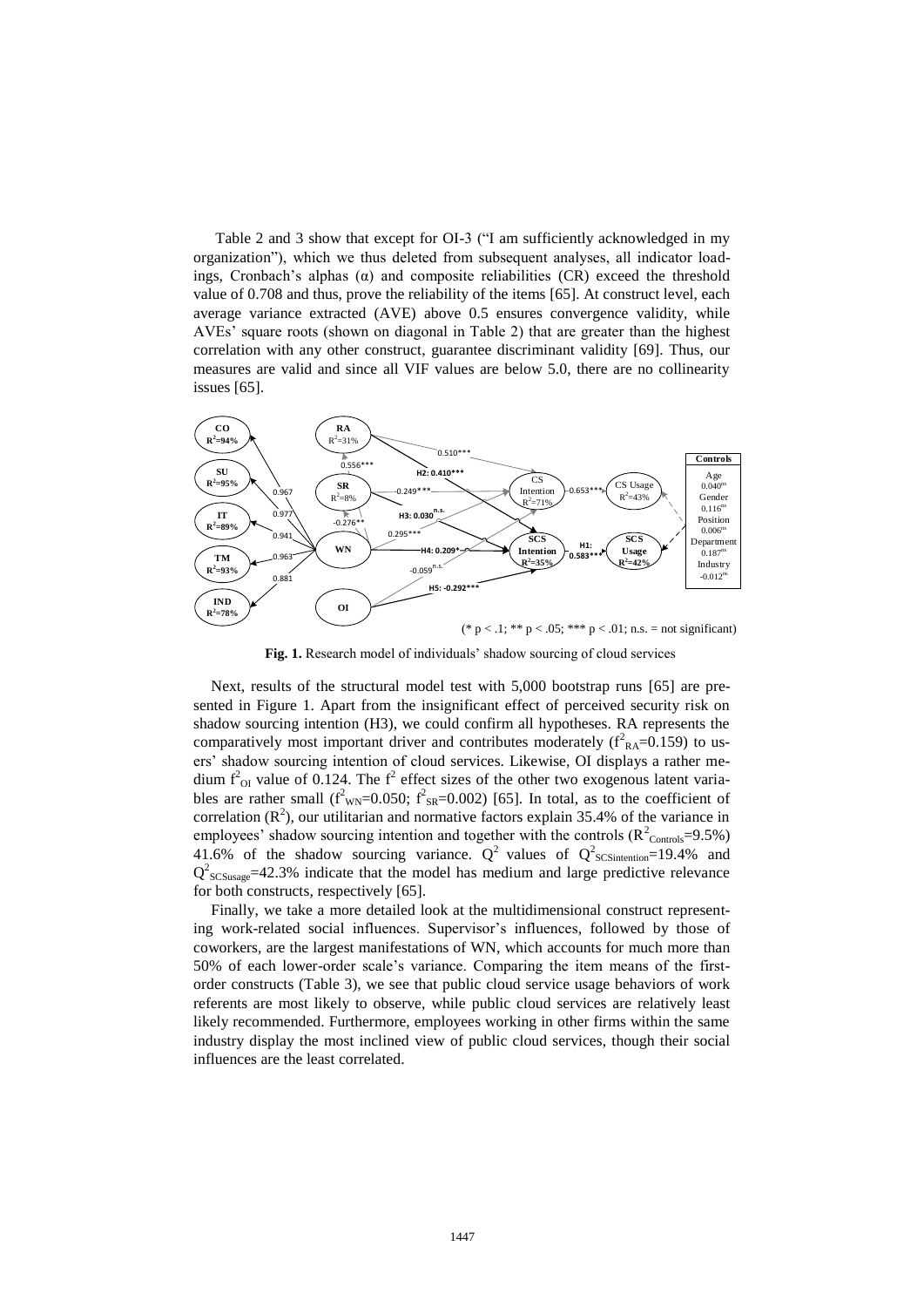|                | Work<br>referents | Loadings        | $\alpha$ | CR          | <b>AVE</b>  |                   |                 |                |           |
|----------------|-------------------|-----------------|----------|-------------|-------------|-------------------|-----------------|----------------|-----------|
|                |                   |                 |          |             |             | <b>Perception</b> | <b>Behavior</b> | Recommendation | Avg. mean |
|                | CO                | 0.956-0.969     | 0.958    | 0.973 0.923 |             | 3.01              | 2.97            | 3.25           | 3.0798    |
| 2              | <b>SU</b>         | $0.870 - 0.946$ | 0.908    |             | 0.943 0.846 | 3.27              | 2.86            | 3.32           | 3.1502    |
| $\overline{3}$ | <b>IT</b>         | $0.828 - 0.955$ | 0.896    |             | 0.936 0.829 | 3.18              | 2.61            | 3.39           | 3.0610    |
| $\overline{4}$ | <b>TM</b>         | $0.802 - 0.942$ | 0.874    |             | 0.924 0.802 | 3.25              | 2.80            | 3.48           | 3.1784    |
| $\overline{5}$ | <b>IND</b>        | $0.912 - 0.936$ | 0.917    |             | 0.948 0.858 | 2.97              | 2.66            | 3.11           | 2.9155    |
|                |                   |                 |          |             |             | 3.1380            | 2.7803          | 3.3127         | Avg. mean |

**Table 3.** Reflective first-order constructs of the multidimensional work norms scale (WN)

## **5 Discussion and Limitations**

Altogether, our empirical results confirm that both utilitarian and normative forces play an important role when it comes to the shadow sourcing of cloud services. The examined behavior represents a deliberate deviance from organizational obligations by preferring public cloud services instead of the provided mandatory IS for job accomplishment. Our results show the distinctiveness and uniqueness of the act compared to the general public cloud service usage as proposed in IS research [2], thus demanding specific consideration. Practical discussions likewise highlight the current relevance of the topic and suggest the establishment and communication of policies about proper public cloud service conduct [4, 5]. However, IS security theory pointed to concerns about the effectiveness of this approach for non-malicious, but intended insider threats [11].

Our findings reinforce this challenge by showing that perceived risks to organizational data security do not tend to prevent employees from shadow sourcing cloud services. Hence, contrary to the hypothesized expectations, H3 could not be accepted. This result is interesting because it reinforces the gap in IT executives' and employees' evaluations of the security threat resulting from shadow sourcing of cloud services as indicated in prior studies in theory [6] and practice [5]. These differing views might exist because it is the firm that is affected if potential incidents occur rather than the person. Therefore, managers have to sensitize employees to the huge threat to organizational IS security from the unapproved usage of public cloud services.

Relatively the most decisive factor for the deviant act are personnel beliefs in the usefulness of public cloud services for improving job performance compared to using mandated systems (H2 supported). Thus, simple enterprise-wide banning of public cloud services may demotivate staff who are familiar with the handling and usability of cloud-based tools from their private life. Our results instead suggest offering internal secure cloud solutions that provide the same efficiency enhancements and hence make unapproved usages of public cloud services superfluous.

Moreover, in line with H4 and prior literature, the prevailing work-norms are very important for users' shadow sourcing decisions. Our findings additionally extend existing knowledge by showing that explicit recommendations of or advices against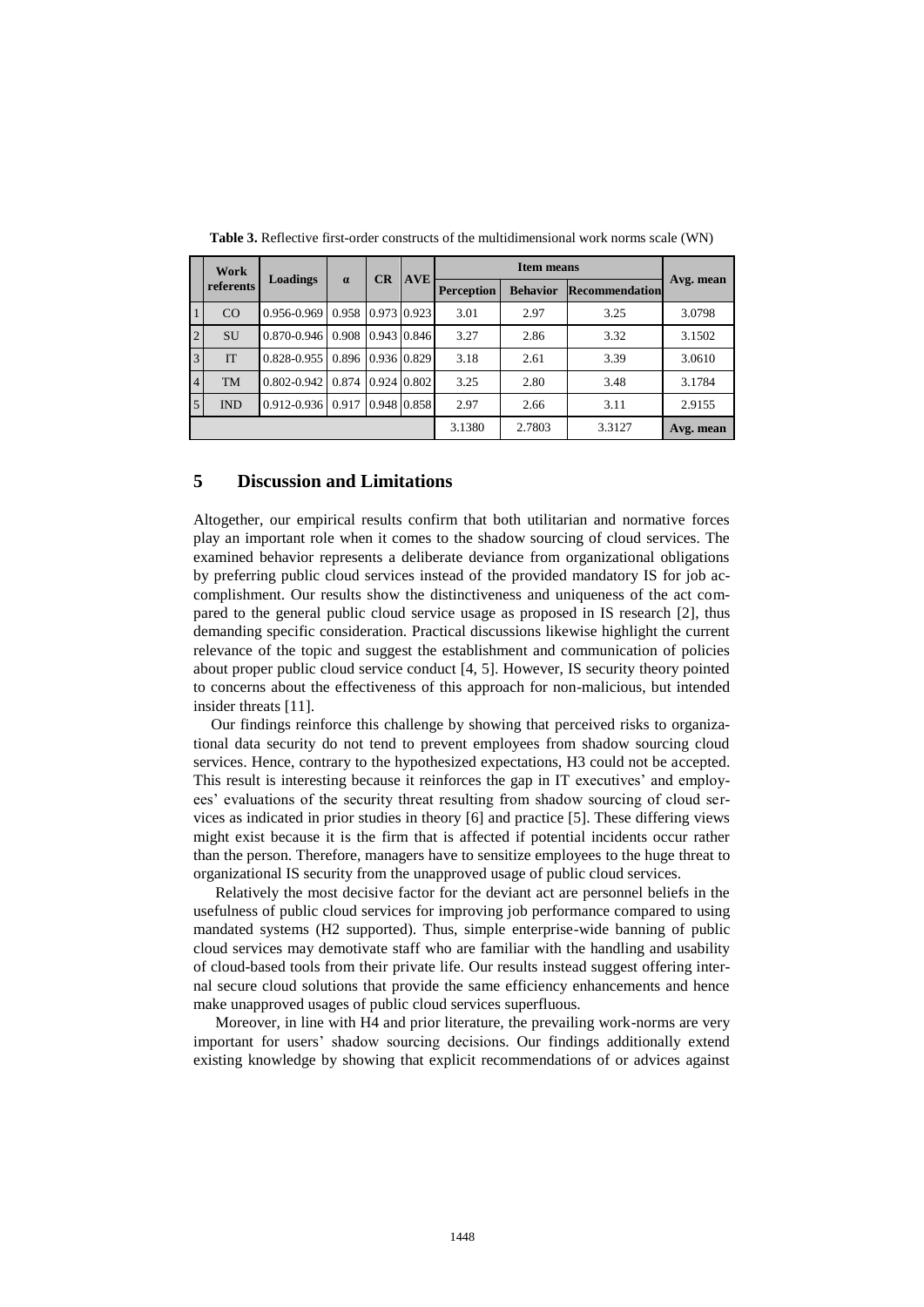public cloud service usage in the workplace complements perceptions and behaviors as manifestations of the social influence of all organizational members and even beyond. In line with theoretical discussions [e.g., 54, 61], an employee's immediate work environment of coworkers and direct supervisors is the most crucial factor in forming behavioral norms. Nevertheless, the IT team, top executives and external staff employed in the same industry are also determining factors. Interestingly, the latter are rated the highest concerning verbal recommendations, perhaps since their actual behavior is rarely seen or because it is neither the person nor their own firm that suffers the consequences of potential security threats.

The aspect of employees' regard for the own firm shows the significant impact of one's identification with it. Individuals who are proud to work for their company exhibit more norm compliant behaviors and tend to use the mandatory IT systems and services for their work thus supporting H5. Hence, users' shadow sourcing not only impacts the entire corporation, but also the other way around. That is why top executives and managers in particular should establish social programs and events to enhance ties and a greater unity between the company and its staff.

To conclude, our study demonstrates influencing factors that drive or inhibit employees to source public cloud services at work instead of mandated systems. Nevertheless, we have to acknowledge some limitations. First, we used self-reported data to concretely measure users' specific non-compliant shadow sourcing behavior. Even if valuable [11], biases due to social desirability and common methods can arise. However, respective tests were negative<sup>2</sup>. Second, as we identified some nonlinear relationships, we repeated our analyses using  $WarpPLS<sup>3</sup>$ . Concerning the significance of the hypothesized paths, equal results were obtained<sup>2</sup>. Third, although statistical power analyses by Cohen [70] suggest that we need 65 observations to achieve a statistical power of 80% for detecting  $R^2$  values of at least 0.25 with a 5% probability of error and thus, the minimum sample size requirements were met [65], larger and/or longitudinal data sets should prove our results. Fourth, and finally, our factor-, technologyand culture-specific results may not be generalizable to other research settings. Future research should test individuals' shadow sourcing drivers and barriers in a more disaggregated manner and across other technologies, countries, and cultures.

## **References**

 $\overline{a}$ 

1.Gens, F., Adam, M., Bradshaw, D., Christiansen, C.A., DuBois, L., Florean, A., Hochmuth, P., V., K., Mahowald, R.P., Matsumoto, S., Morris, C., Olvet, T., Quinn, K., Turner, M.J., Villars, R.L., Posey, M.: Worldwide and Regional Public IT Cloud Services 2013-2017 Forecast, http://www.idc.com/getdoc.jsp?containerId=242464.

2.Haag, S., Eckhardt, A.: Organizational cloud service adoption: a scientometric and contentbased literature analysis. J. Bus. Econ. 84, 407–440 (2014).

<sup>3.</sup>Erbes, J., Motahari-Nezhad, H.R., Graupner, S.: The Future of Enterprise IT in the Cloud. IEEE Comput. Soc. 45, 66–72 (2012).

<sup>&</sup>lt;sup>2</sup> Due to space limitations, more detailed results not included here can be requested from the authors.

<sup>3</sup> See http://www.scriptwarp.com/warppls/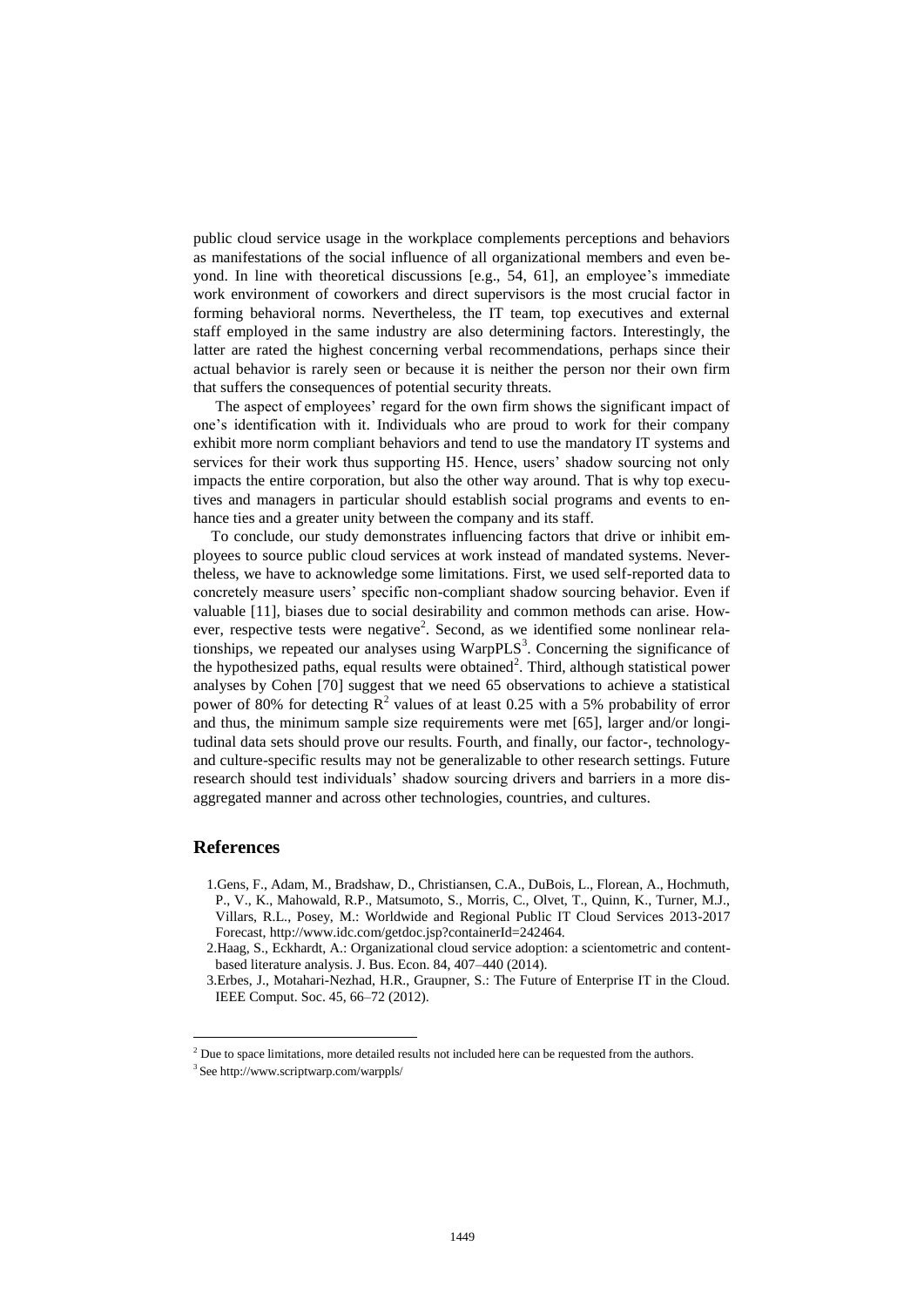- 4.Mitchell, R.L.: IT's new concern: the personal cloud, http://www.computerworld.com/s/article/9239348/IT\_s\_new\_concern\_The\_personal\_cloud ?taxonomyId=220&pageNumber=1. Accessed on 13.05.2014.
- 5.Stadtmueller, L.: The Hidden Truth Behind Shadow IT Six trends impacting your security posture, http://www.mcafee.com/us/resources/reports/rp-six-trends-security.pdf.
- 6.Haag, S., Eckhardt, A.: Sensitizing Employees' Corporate IS Security Risk Perception. Proceedings of the 35th International Conference on Information Systems. Auckland (2014).
- 7.Zainuddin, E.: Secretly SaaS-ing: Stealth Adoption of Software-as-a-Service from the Embeddedness Perspective. Proceedings of the 33rd International Conference on Information Systems. Orlando (2012).
- 8.Willison, R., Warkentin, M.: Beyond Deterrence: An Expanded View of Employee Computer Abuse. MIS Q. 37, 1–20 (2013).
- 9.Crossler, R.E., Johnston, A.C., Lowry, P.B., Hu, Q., Warkentin, M., Baskerville, R.: Future directions for behavioral information security research. Comput. Secur. 32, 90–101 (2013).
- 10.Siponen, M.: A conceptual foundation for organizational information security awareness. Inf. Manag. Comput. Secur. 8, 31–41 (2000).
- 11.Siponen, M., Vance, A.: Guidelines for improving the contextual relevance of field surveys: the case of information security policy violations. Eur. J. Inf. Syst. 23, 289–305 (2013).
- 12.Guo, K.H., Yuan, Y., Archer, N.P., Connelly, C.E.: Understanding Nonmalicious Security Violations in the Workplace: A Composite Behavior Model. J. Manag. Inf. Syst. 28, 203– 236 (2011).
- 13.Ajzen, I., Fishbein, M.: Understanding attitudes and predicting social behavior. Prentice-Hall, Englewood Cliffs, NJ (1980).
- 14.Fishbein, M., Ajzen, I.: Belief, Attitude, Intention and Behaviour: An Introduction to Theory and Research. Addison-Wesley Publishing Company, Reading, MA (1975).
- 15.Haag, S., Eckhardt, A.: Normalizing the Shadows The Role of Symbolic Models for Individuals' Shadow IT Usage. Proceedings of the 35th International Conference on Information Systems. Auckland (2014).
- 16.Györy, A., Cleven, A., Uebernickel, F., Brenner, W.: Exploring the Shadows: IT Governance Approaches to User-Driven Innovation. Proceedings of the 20th European Conference on Information Systems. Barcelona (2012).
- 17.Behrens, S.: Shadow systems: The Good, The Bad and The Ugly. Commun. ACM. 52, 124–129 (2009).
- 18.Beimborn, D., Palitza, M.: Enterprise App Stores for Mobile Applications. Proceedings of the 19th Americas Conference on Information Systems. Chicago (2013).
- 19.Alter, S.: Theory of Workarounds. Commun. Assoc. Inf. Syst. 34, 1041–1066 (2014).
- 20.Ortbach, K., Koeffer, S., Bode, M., Niehaves, B.: Individualization of Information Systems - Analyzing Antecedents of IT Consumerization Behavior. Proceedings of the 34th International Conference on Information Systems. Milan (2013).
- 21.Loch, K.D., Carr, H.H., Warkentin, M.: Threats to Information Systems: Today' s Reality, Yesterday' s Understanding. MIS Q. 16, 173–186 (1992).
- 22.Siponen, M., Vance, A.: Neutralization: New Insights into the Problem of Employee Information Systems Security. MIS Q. 34, 487–502 (2010).
- 23.Barlow, J.B., Warkentin, M., Ormond, D., Dennis, A.R.: Don't make excuses! Discouraging neutralization to reduce IT policy violation. Comput. Secur. 39, 145–159 (2013).
- 24.Hu, Q., Xu, Z., Dinev, T., Ling, H.: Does deterrence work in reducing information security policy abuse by employees? Commun. ACM. 54, 54–60 (2011).
- 25.Eagly, A.H., Chaiken, S.: The Psychology of Attitudes. Harcourt Brace Jovanovich, Fort Worth, TX (1993).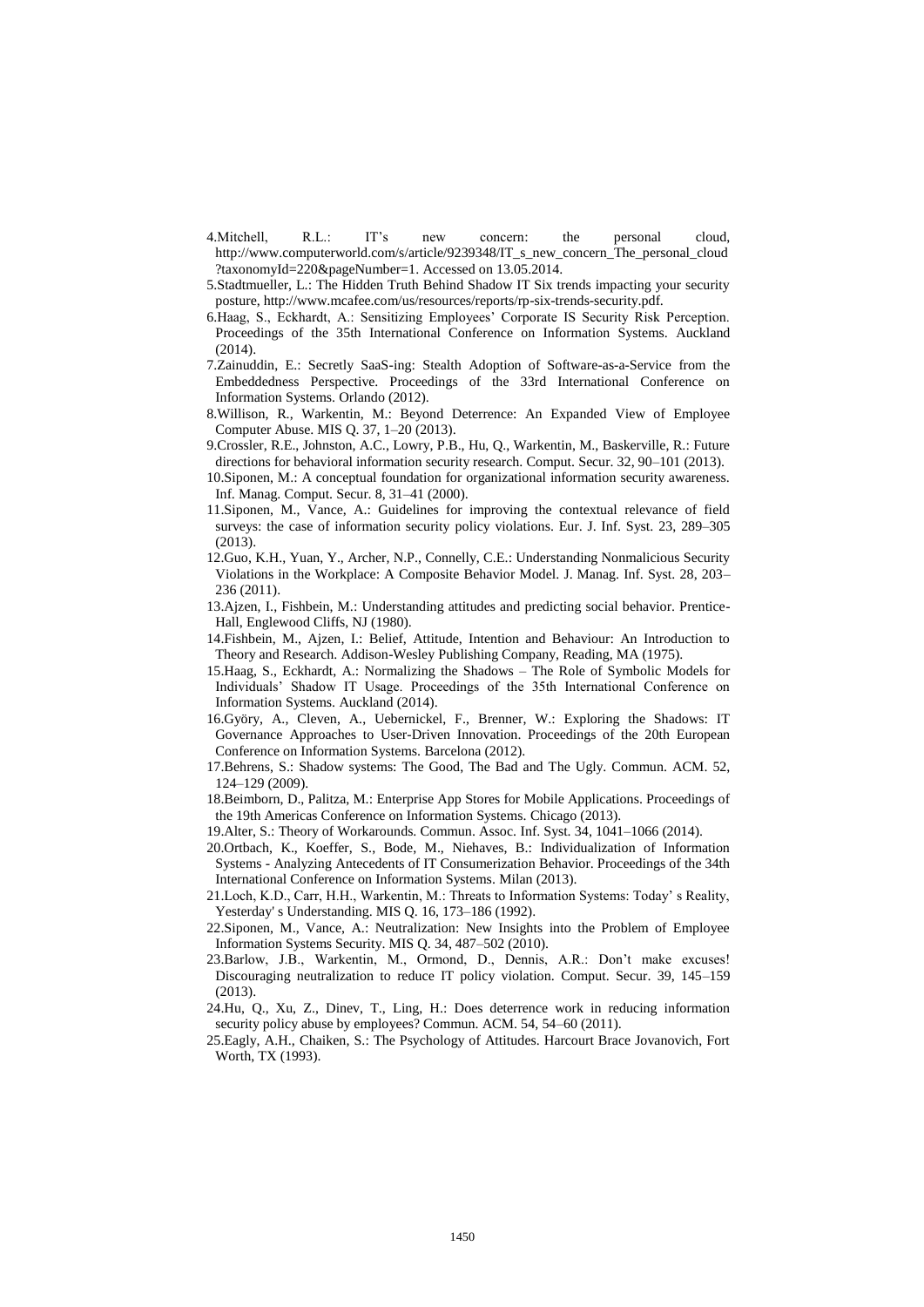26.Ajzen, I.: The theory of planned behavior. Organ. Behav. Hum. Decis. Process. 50, 179– 211 (1991).

- 27.Taylor, S., Todd, P.: Assessing IT usage: The role of prior experience. MIS Q. 19, 561– 570 (1995).
- 28.Moores, T.T., Chang, J.C.-J.: Ethical Decision Making in Software Piracy: Initial Development and Test of a Four-Component Model. MIS Q. 30, 167–180 (2006).
- 29.Leonard, L.N.K., Cronan, T.P., Kreie, J.: What influences IT ethical behavior intentions planned behavior, reasoned action, perceived importance, or individual characteristics? Inf. Manag. 42, 143–158 (2004).
- 30.Beck, L., Ajzen, I.: Predicting dishonest actions using the theory of planned behavior. J. Res. Pers. 25, 285–301 (1991).
- 31.Vardi, Y., Wiener, Y.: Misbehavior in Organizations: A Motivational Framework. Organ. Sci. 7, 151–165 (1996).
- 32.Banerjee, D., Cronan, T.P., Jones, T.W.: Modeling IT Ethics: A Study in Situational Ethics. MIS Q. 22, 31–60 (1998).
- 33.Loch, K.D., Conger, S.: Evaluating Ethical Decision Making and Computer Use. Commun. ACM. 39, 74–83 (1996).
- 34.Peace, A.G., Galletta, D.F., Thong, J.Y.L.: Software Piracy in the Workplace: A Model and Empirical Test. J. Manag. Inf. Syst. 20, 153–177 (2003).
- 35.Bulgurcu, B., Cavusoglu, H., Benbasat, I.: Information Security Policy Compliance: An Empirical Study of Rationality-Based Beliefs and Information Security Awareness. MIS Q. 34, 523–548 (2010).
- 36.Herath, T., Rao, H.R.: Protection motivation and deterrence: a framework for security policy compliance in organisations. Eur. J. Inf. Syst. 18, 106–125 (2009).
- 37.Ifinedo, P.: Understanding information systems security policy compliance: An integration of the theory of planned behavior and the protection motivation theory. Comput. Secur. 31, 83–95 (2012).
- 38.Straub, D., Boudreau, M.-C., Gefen, D.: Validation guidelines for IS positivist research. Commun. Assoc. Inf. Syst. 13, 380–427 (2004).
- 39.D'Arcy, J., Devaraj, S.: Employee Misuse of Information Technology Resources: Testing a Contemporary Deterrence Model. Decis. Sci. 43, 1091–1124 (2012).
- 40.Hovav, A., D'Arcy, J.: Applying an extended model of deterrence across cultures: An investigation of information systems misuse in the U.S. and South Korea. Inf. Manag. 49, 99–110 (2012).
- 41.Lee, Y., Larsen, K.R.: Threat or coping appraisal: determinants of SMB executives' decision to adopt anti-malware software. Eur. J. Inf. Syst. 18, 177–187 (2009).
- 42.Taylor, S., Todd, P.A.: Understanding Information Technology Usage: A Test of Competing Models. Inf. Syst. Res. 6, 144–176 (1995).
- 43.Venkatesh, V., Morris, M.G., Davis, G.B., Davis, F.D.: User acceptance of information technology: toward a unified view. MIS Q. 27, 425–478 (2003).
- 44.Moore, G.C., Benbasat, I.: Development of an Instrument to Measure the Perceptions of Adopting an Information Technology Innovation. Inf. Syst. Res. 2, 192–222 (1991).
- 45.Malhotra, N.K., Kim, S.S., Agarwal, J.: Internet Users' Information Privacy Concerns (IUIPC): The Construct, the Scale, and a Causal Model. Inf. Syst. Res. 15, 336–355 (2004).
- 46.Warkentin, M., Gefen, D., Pavlou, P.A., Rose, G.M.: Encouraging citizen adoption of egovernment by building trust. Electron. Mark. 12, 157–162 (2002).
- 47.Pavlou, P.A., Gefen, D.: Building Effective Online Marketplaces with Institution-Based Trust. Inf. Syst. Res. 15, 37–59 (2004).
- 48.Xu, H., Wang, H., Teo, H.-H.: Predicting the usage of P2P sharing software: The role of trust and perceived risk. Proceedings of the 38th Annual Hawaii International Conference on System Sciences. Hawaii, Big Island (2005).

49.Sherif, M.: The psychology of social norms. Harper & Row, New York (1966).